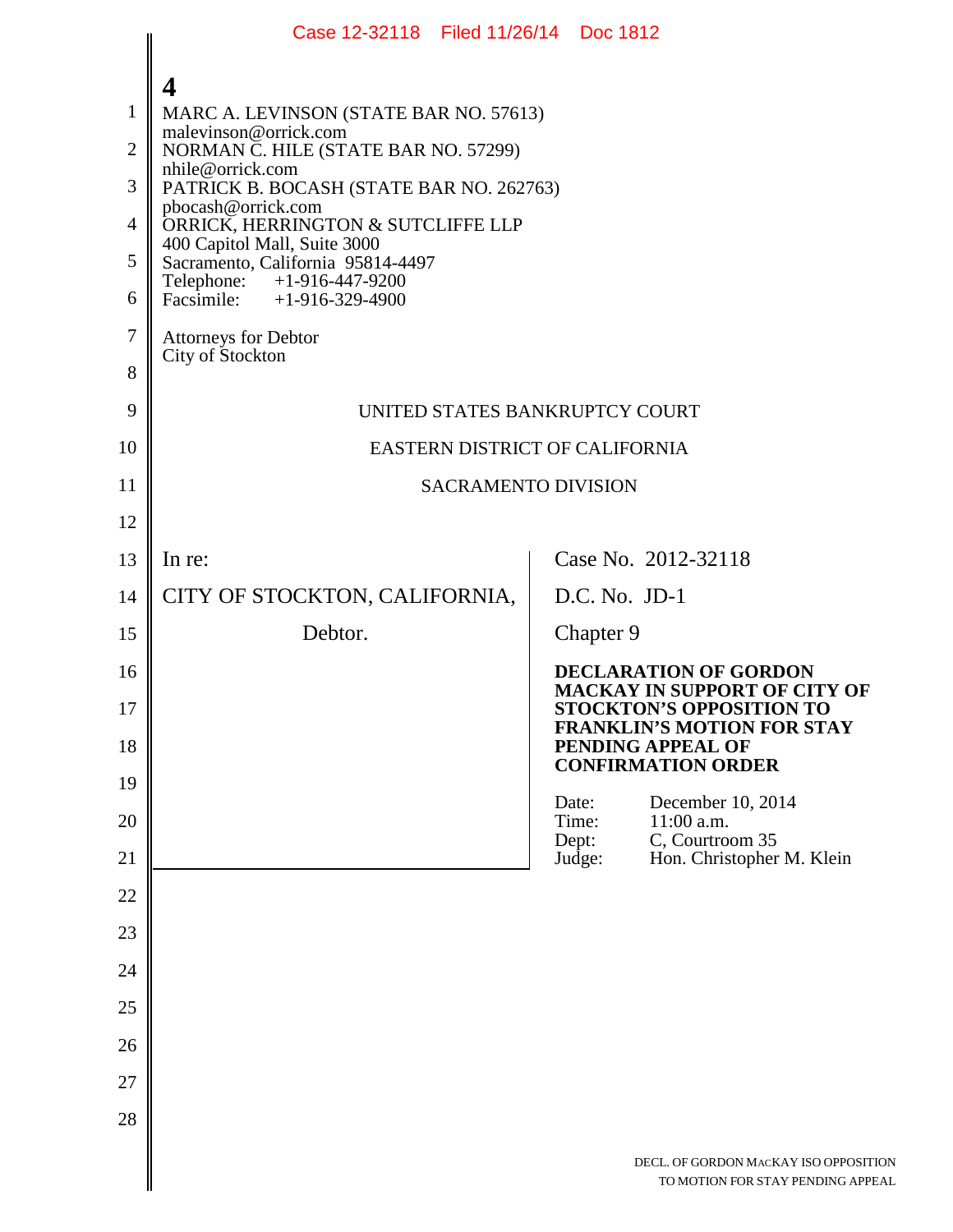## Case 12-32118 Filed 11/26/14 Doc 1812

1 2

3

I, Gordon MacKay, hereby declare:

1. I am the Director of the Public Works Department for the City of Stockton, California (the "City" or "Stockton"). I make this declaration in support of the City's Opposition To Franklin's Motion For Stay Pending Appeal Of Confirmation Order.

4

5 6 7 8 9 10 11 2. Before becoming the Director of Public Works in December 2012, I was the Deputy Public Works Director for the City from December 2001 through December 2012. Prior to December 2001 I held various engineering positions with cities in the Greater Vancouver area of British Columbia, Canada. I have a Bachelor's Degree in Applied Science / Civil Engineering from the University of British Columbia. I have been a registered Professional Engineer in the Province of British Columbia since 1985. I am a member of the American Public Works Association and the Institute of Transportation Engineers.

- 12 13 14 15 16 17 18 19 20 3. Stockton's existing City Hall at 425 North El Dorado Street ("City Hall") houses staff from multiple departments including Administrative Services, the Office of the City Clerk, the Office of the City Attorney, the Office of the City Manager, Economic Development, and the Fire Department's administration division. These employees' operations involve critical City functions including budget and financial monitoring, payroll, revenue and accounts payable, all aspects of agenda management and documentation of official City actions, emergency planning, and overall City management and leadership. The City could not effectively, or practically, operate with these functions being off-line for any reason, including being offline due to a major building failure.
- 21 22 23 24 25 26 27 28 4. A major building failure is a very real concern, due to the age of City Hall, the lack of maintenance of the mechanical systems, and the hazardous materials present in the building. City Hall was constructed in the 1920s, and runs on aged plumbing, wiring and mechanical systems. Various components of the heating, ventilation and air conditioning ("HVAC") system, such as the boiler, are well over 30 years old. Preventive maintenance, which is critical in these types of older mechanical systems, has been close to non-existent over the last five to six years. This was originally due to the anticipated move of City Hall functions to 400 East Main Street ("400 East Main"), and following that it was due to a lack of resources resulting from the City's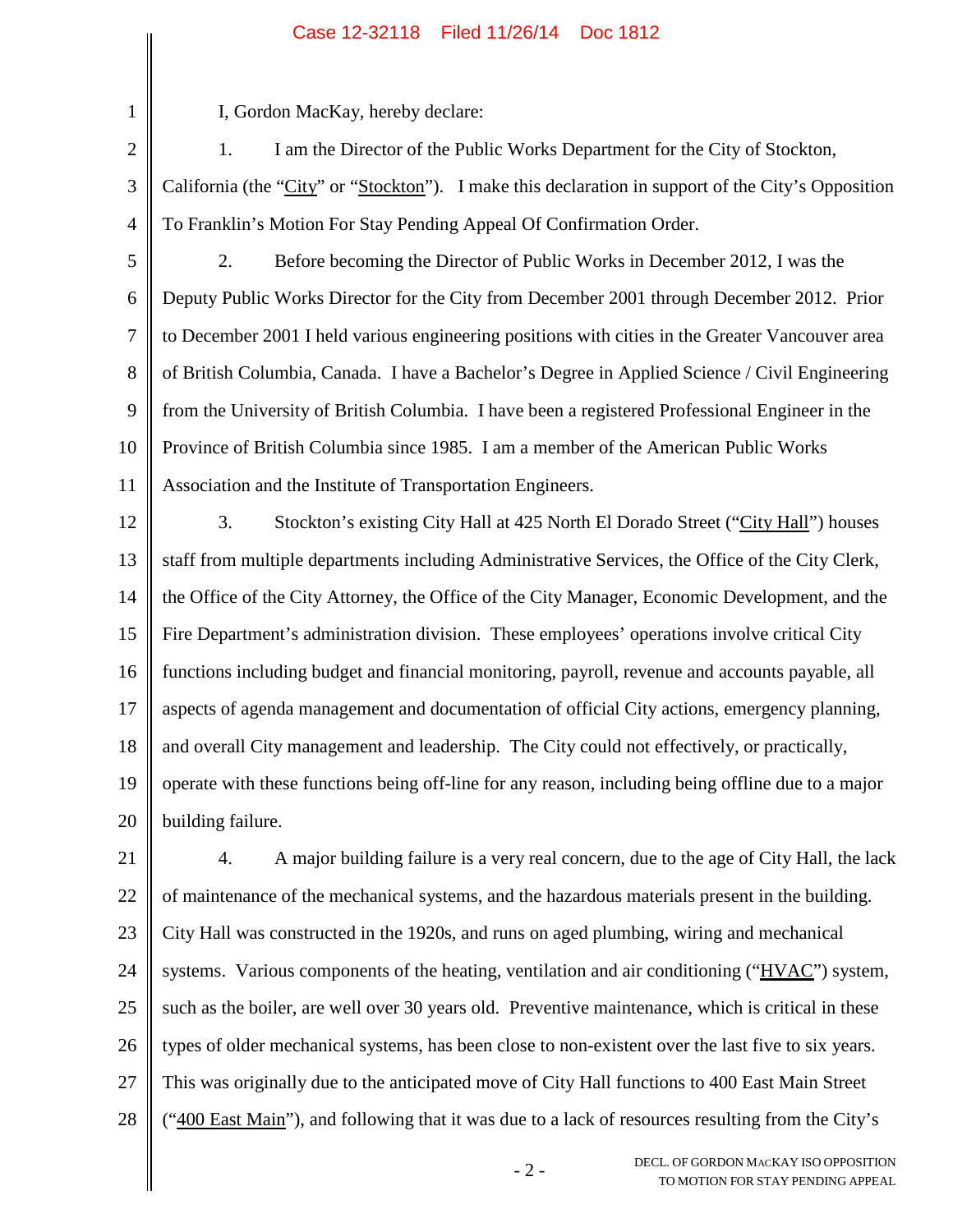## Case 12-32118 Filed 11/26/14 Doc 1812

1 2 3 4 5 6 7 8 9 financial difficulties. In 2009, for example, the City performed an environmental assessment after third-floor staff raised concerns about air quality. The assessment found that the conditions were generally acceptable, but recommended a series of HVAC improvements to improve the situation by making the temperature more stable, decreasing carbon dioxide content, and the like. The City has not made these improvements because of the lack of resources noted above. The HVAC system in City Hall is currently functional, but due to the system's condition there is a risk of an unrepairable boiler malfunction that would render the heating system inoperable. If this malfunction were to occur in winter, it would make the majority of the building unacceptable for occupancy.

10 11 12 13 14 15 16 17 18 19 5. Similarly, the pipes within City Hall that distribute water and collect sewage are of concern. The pipes are old, some dating back to the original construction, and are a constant threat for leaks and spills. In the fall of 2011, for example, staff investigating odor complaints discovered a significant sewer pipe leak in the exterior wall adjacent to a meeting room in the basement of City Hall. The leak was due to an elbow pipe that had corroded due to age. The City had the elbow repaired and the area cleaned, but it still closed off and unoccupied because the City is not confident that the environment is acceptable. In addition, the roof system has had several significant pipe leaks over the last 10 years that have been patched in a temporary fashion, again with the expectation that the building would soon be vacant due to the planned move to 400 East Main.

20 21 22 23 24 25 26 27 6. All of the above creates a poor work environment for City Hall staff, which affects productivity and morale. The building is cold and drafty in the winter, and the past roof leaks, plumbing issues and other forms of water intrusion result in concerns regarding mold and air quality. Rodents occupy the structure despite efforts to control them. The drinking water is suspect due to lead pipe joints. Ceiling tiles, floor tiles and old window caulkings contain asbestos. In short, the building is not anywhere near modern expectations for an acceptable office environment, and any repairs would involve not only the cost of the repairs, but also significant expenditures for hazardous materials abatement incurred during the repairs.

28